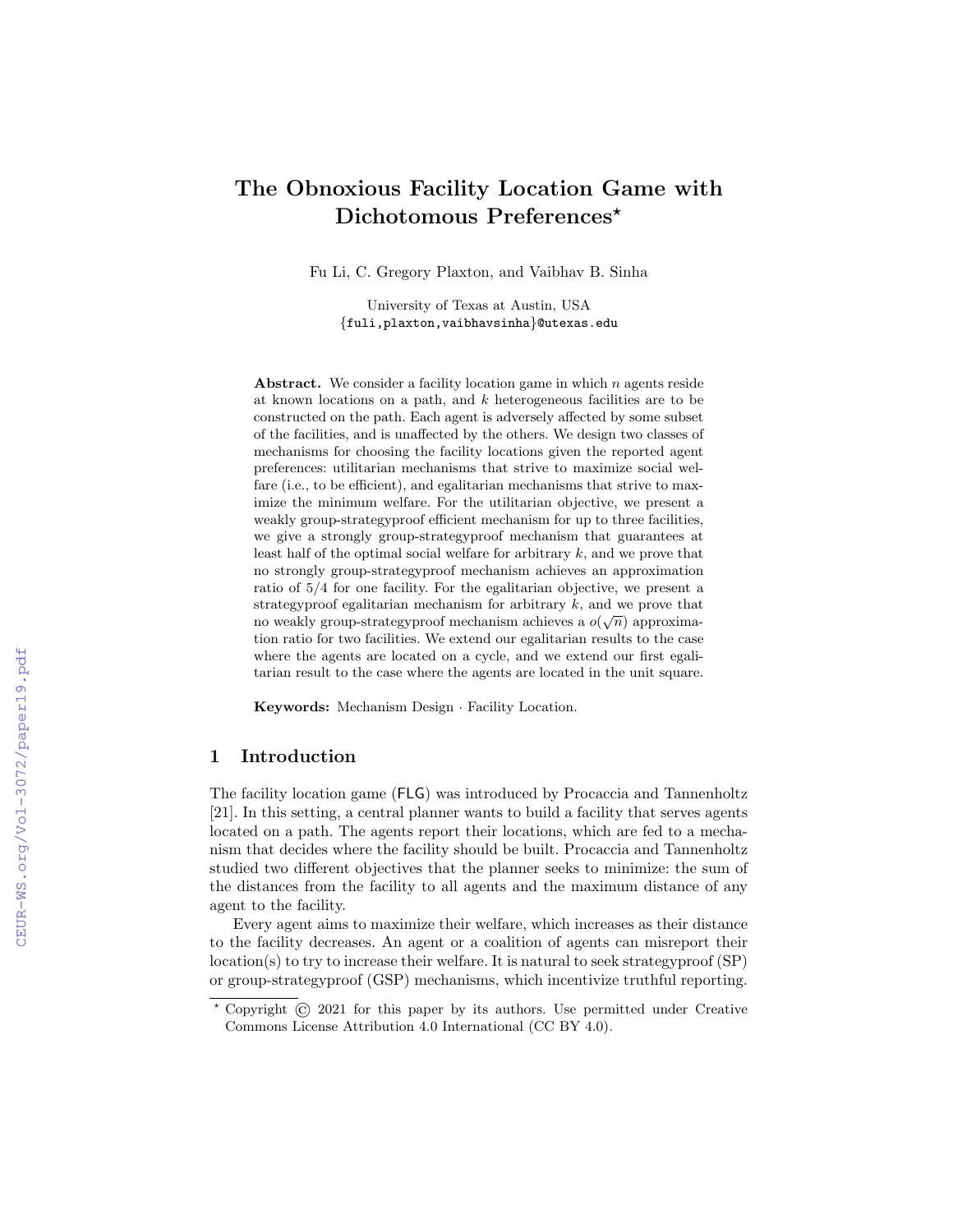Often such mechanisms cannot simultaneously optimize the planner's objective. In these cases, it is desirable to approximately optimize the planner's objective.

In real scenarios, an agent might dislike a certain facility, such as a power plant, and want to stay away from it. This variant, called the obnoxious facility location game (OFLG), was introduced by Cheng et al., who studied the problem of building an obnoxious facility on a path [6]. In the present paper, we consider the problem of building multiple obnoxious facilities on a path. With multiple facilities, there are different ways to define the welfare function. For example, in the case of two facilities, the welfare of the agent can be the sum, minimum, or maximum of the distances to the two facilities. In our work, as all the facilities are obnoxious, a natural choice for welfare is the minimum distance to any obnoxious facility: the closest facility to an agent causes them the most annoyance, and if it is far away, then the agent is satisfied.

A facility might not be universally obnoxious. Consider, for example, a school or sports stadium. An agent with no children might consider a school to be obnoxious due to the associated noise and traffic, while an agent with children might not consider it to be obnoxious. Another agent who is not interested in sports might similarly consider a stadium to be obnoxious. We assume that each agent has dichotomous preferences; they dislike some subset of the facilities and are indifferent to the others. Each agent reports a subset of facilities to the planner. As the dislikes are private information, the reported subset might not be the subset of facilities that the agent truly dislikes. On the other hand, we assume that the agent locations are public and cannot be misreported.

In this paper, we study a variant of FLG, which we call DOFLG (Dichotomous Obnoxious Facility Location Game), that combines the three aspects mentioned above: multiple (heterogeneous) obnoxious facilities, minimum distance as welfare, and dichotomous preferences. We seek to design mechanisms that perform well with respect to either a utilitarian or egalitarian objective. The utilitarian objective is to maximize the social welfare, that is, the total welfare of all the agents. A mechanism that maximizes social welfare is said to be efficient. The egalitarian objective is to maximize the minimum welfare of any agent. For both objectives, we seek mechanisms that are SP, or better yet, weakly or strongly group-strategyproof (WGSP / SGSP).

### 1.1 Our contributions

We study DOFLG with  $n$  agents. In Section 3, we consider the utilitarian objective. We present 2-approximate SGSP mechanisms for any number of facilities when the agents are located on a path, cycle, or square. We obtain the following two additional results for the path setting. In the first main result of the paper, we obtain a mechanism that is WGSP for any number of facilities and efficient for up to three facilities. To show that this mechanism is WGSP, we relate it to a weighted approval voting mechanism. To prove its efficiency, we identify two crucial properties that the welfare function satisfies, and we use an exchange argument. For the path setting, we also show that no SGSP mechanism can achieve an approximation ratio better than 5/4, even for one facility.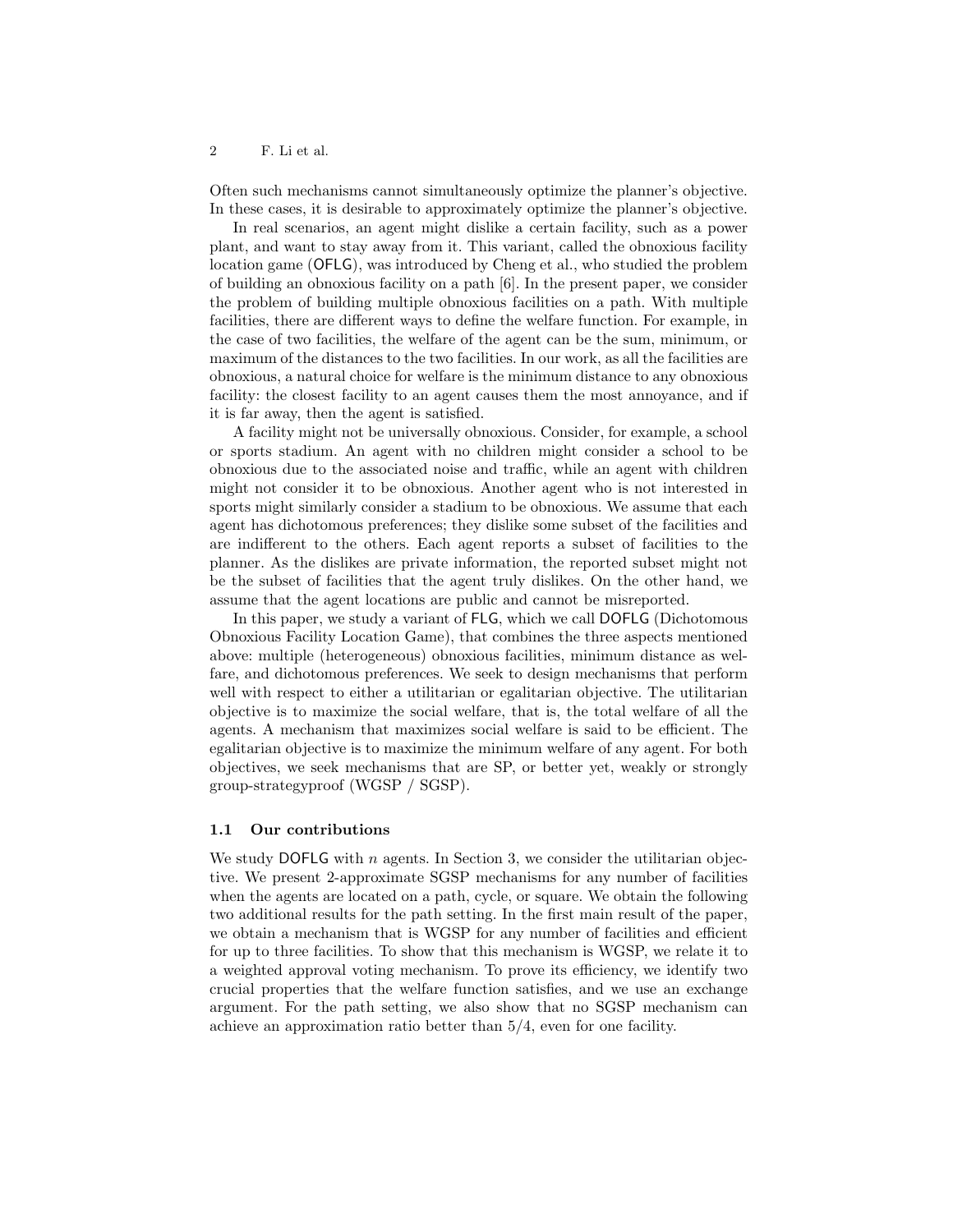In Section 4, we consider the egalitarian objective. We provide SP mechanisms for any number of facilities when the agents are located on a path, cycle, or square. In the second main result of the paper, we prove that the approximation ratio achieved by any WGSP mechanism is  $\Omega(\sqrt{n})$ , even for two facilities. Also, we present a straightforward  $O(n)$ -approximate WGSP mechanism. Both of the results for WGSP mechanisms hold for DOFLG when the agents are located on a path or cycle. Table 1 summarizes our results.

Table 1. Summary of our results for DOFLG when the agents are located on a path. The heading LB (resp., UB) stands for lower (resp., upper) bound. The results in the egalitarian column also hold when the agents are located on a cycle. Boldface results hold when the agents are located on a path, cycle, or square.

|             | Utilitarian |                  | Egalitarian        |      |
|-------------|-------------|------------------|--------------------|------|
|             | LB          | UВ               | LB                 | UB   |
| SP          |             | 1 for $k \leq 3$ |                    |      |
| <b>WGSP</b> |             |                  | $\Omega(\sqrt{n})$ | O(n) |
| <b>SGSP</b> | 5/4         |                  |                    |      |

Due to space limitations, some of our proofs are omitted or sketched. Complete proofs are presented in the full version of the paper.

#### 1.2 Related work

FLG was introduced by Procaccia and Tannenholtz [21]. Many generalizations and extensions of FLG have been studied  $[1, 8, 11-14, 19, 27]$ ; here we highlight some of the most relevant work. Cheng et al. introduced OFLG and presented a WGSP mechanism to build a single facility on a path [6]. Later they extended the model to cycles and trees [7]. A complete characterization of single-facility SP/WGSP mechanisms for paths has been developed [16, 17]. Duan et al. studied the problem of locating two obnoxious facilities at least distance d apart [9]. Other variants of OFLG have been considered [5, 15, 20, 25].

Agent preferences over the facilities were introduced to FLG in [10] and [28]. Serafino and Ventre studied FLG for building two facilities where each agent likes a subset of the facilities [22]. Anastasiadis and Deligkas extended this model to allow the agents to like, dislike, or be indifferent to the facilities [2]. The aforementioned works address linear (sum) welfare function. Yuan et al. studied nonlinear welfare functions (max and min) for building two non-obnoxious facilities [26]; their results have subsequently been strengthened [4, 18]. In the present paper, we initiate the study of a non-linear welfare function (min) for building multiple obnoxious facilities.

# 2 Preliminaries

The problems considered in this paper involve a set of agents located on a path, cycle, or square. In the path (resp., cycle, square) setting, we assume without loss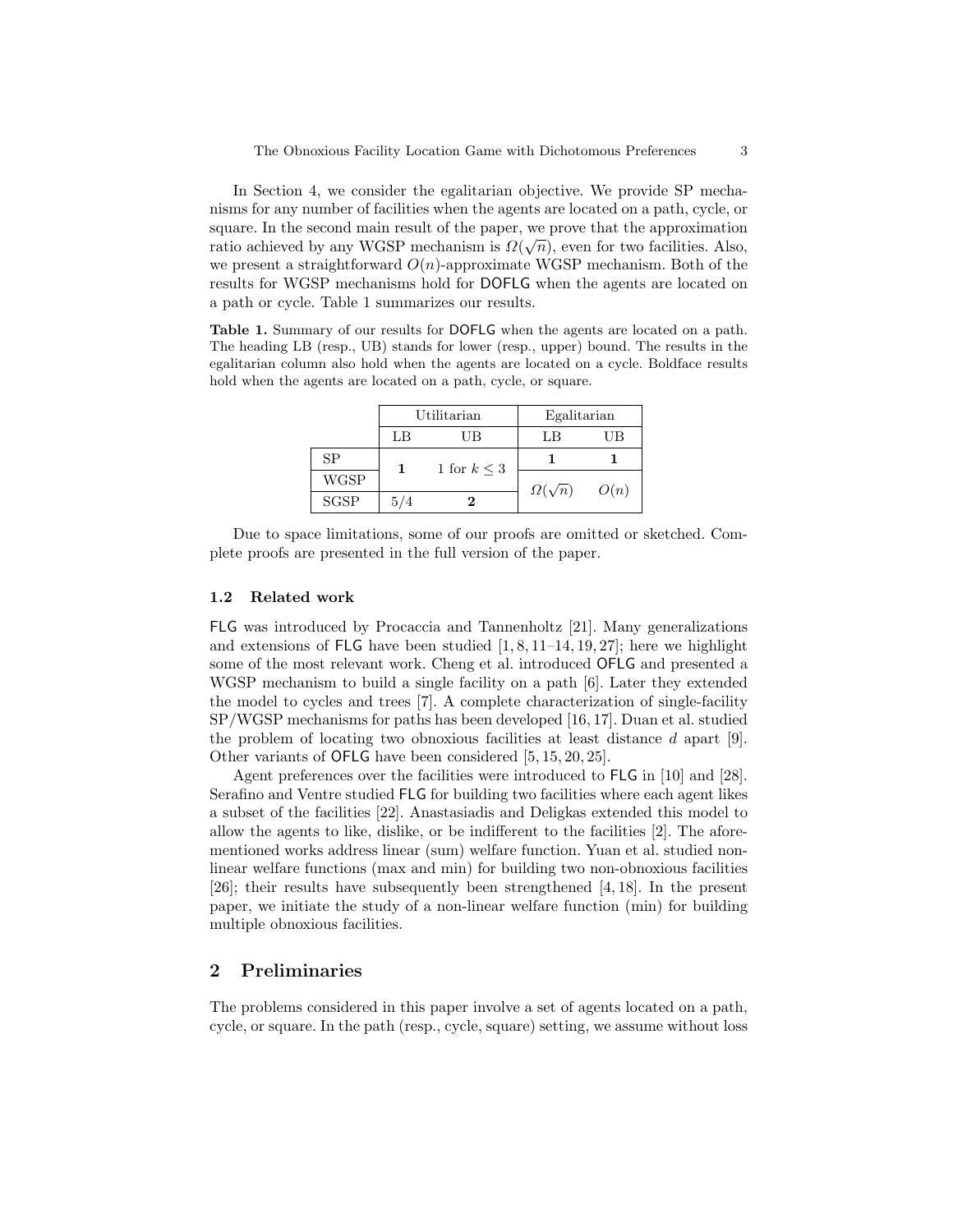of generality that the path (resp., cycle, square) is the unit interval (resp., unitcircumference circle, unit square). We map the points on the unit-circumference circle to  $[0, 1)$ , in the natural manner. Thus, in the path (resp., cycle, square) setting, each agent i is located in  $[0, 1]$  (resp.,  $[0, 1)$ ,  $[0, 1]^2$ ). The distance between any two points x and y is denoted  $d(x, y)$ . In the path and square settings,  $d(x, y)$ is defined as the Euclidean distance between x and y. In the cycle setting,  $d(x, y)$ , is defined as the length of the shorter arc between x and y. In all settings, we index the agents from 1. Each agent has a specific location in the path, cycle, or square. A location profile **x** is a vector  $(x_1, \ldots, x_n)$  of points, where *n* denotes the number of agents and  $x_i$  is the location of agent i. Sections 3 and 4.1 present our results for the path setting. Section 4.2 presents our results for the square setting. Results for the cycle setting and some other results are presented in our full paper.

Consider a set of agents 1 through n and a set of facilities  $\mathcal{F}$ , where we assume that each agent dislikes (equally) certain facilities in  $\mathcal F$  and is indifferent to the rest. In this context, we define an *aversion profile* **a** as a vector  $(a_1, \ldots, a_n)$ where each component  $a_i$  is a subset of  $\mathcal F$ . We say that such an aversion profile is true if each component  $a_i$  is equal to the subset of  $\mathcal F$  disliked by agent i. In this paper, we also consider *reported* aversion profiles where each component  $a_i$ is equal to the set of facilities that agent  $i$  claims to dislike. Since agents can lie, a reported aversion profile need not be true. For any aversion profile a and any subset C of agents  $[n]$ ,  $\mathbf{a}_C$  (resp.,  $\mathbf{a}_{-C}$ ) denotes the aversion profile for the agents in (resp., not in) C. For a singleton set of agents  $\{i\}$ , we abbreviate  $\mathbf{a}_{-\{i\}}$ as  $\mathbf{a}_{-i}$ .

An instance of the dichotomous obnoxious facility location (DOFL) problem is given by a tuple  $(n, k, \mathbf{x}, \mathbf{a})$  where n denotes the number of agents, there is a set of k facilities  $\mathcal{F} = \{F_1, \ldots, F_k\}$  to be built,  $\mathbf{x} = (x_1, \ldots, x_n)$  is a location profile for the agents, and  $\mathbf{a} = (a_1, \ldots, a_n)$  is an aversion profile (true or reported) for the agents with respect to  $\mathcal F$ . A solution to such a DOFL instance is a vector  $y = (y_1, \ldots, y_k)$  where component  $y_i$  specifies the point at which to build  $F_i$ . We say that a DOFL instance is true (resp., reported) if the associated aversion profile is true (resp., reported). For any DOFL instance  $I = (n, k, \mathbf{x}, \mathbf{a})$  and any j in [k], we define haters $(I, j)$  as  $\{i \in [n] \mid F_j \in a_i\}$ , and  $\text{indiff}(I)$  as  $\{i \in [n] \mid a_i = \emptyset\}$ .

For any DOFL instance  $I = (n, k, \mathbf{x}, \mathbf{a})$  and any associated solution y, we define the welfare of agent i, denoted  $w(I, i, y)$ , as  $\min_{j: F_j \in a_i} d(x_i, y_j)$ , i.e., the minimum distance from  $x_i$  to any facility in  $a_i$ . Remark: If  $a_i$  is empty, we define  $w(I, i, y)$  as  $1/2$  in the cycle setting,  $\max(d(x_i, 0), d(x_i, 1))$  in the path setting, and the maximum distance from  $x_i$  to a corner in the square setting.

The foregoing definition of agent welfare is suitable for true DOFL instances, and is only meaningful for reported DOFL instances where the associated aversion profile is close to true. In this paper, reported aversion profiles arise in the context of mechanisms that incentivize truthful reporting, so it is reasonable to expect such aversion profiles to be close to true. We define the social welfare (resp., minimum welfare) as the sum (resp., minimum) of the individual agent welfares. When the facilities are built at y, the social welfare and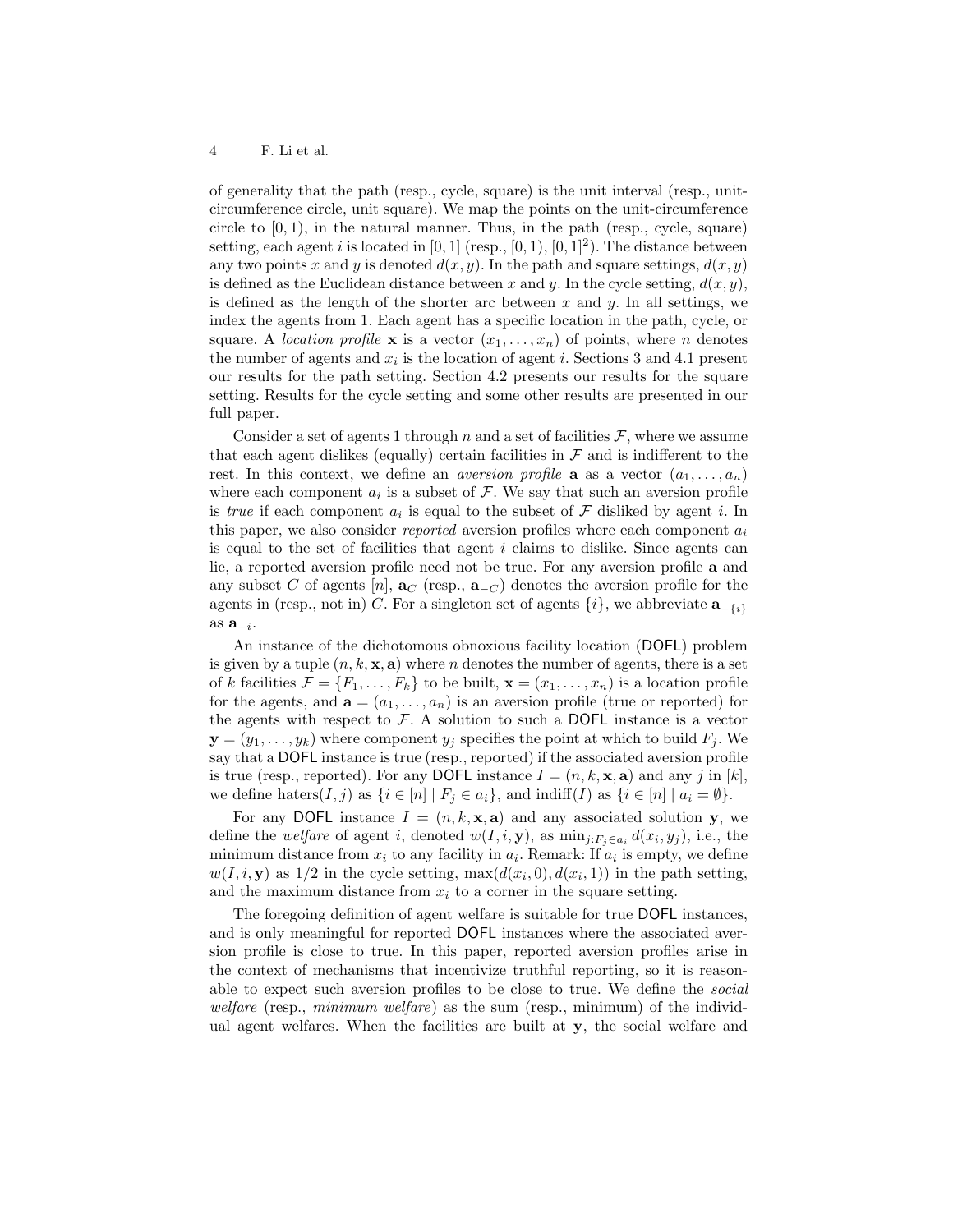minimum welfare are denoted by  $SW(I, y)$  and  $MW(I, y)$ , respectively. Thus  $\text{SW}(I, \mathbf{y}) = \sum_{i \in [n]} w(I, i, \mathbf{y})$  and  $\text{MW}(I, \mathbf{y}) = \min_{i \in [n]} w(I, i, \mathbf{y}).$ 

**Definition 2.1.** For  $\alpha \geq 1$ , a DOFL algorithm A is  $\alpha$ -efficient if for any DOFL instance I,

$$
\max_{\mathbf{y}} \text{SW}(I, \mathbf{y}) \le \alpha \, \text{SW}(I, A(I)).
$$

Similarly, A is  $\alpha$ -egalitarian if for any DOFL instance I,

$$
\max_{\mathbf{y}} \text{MW}(I, \mathbf{y}) \le \alpha \text{MW}(I, A(I)).
$$

A 1-efficient (resp., 1-egalitarian) DOFL algorithm, is said to be efficient (resp., egalitarian).

We are now ready to define a DOFL-related game, which we call DOFLG. It is convenient to describe a DOFLG instance in terms of a pair  $(I, I')$  of DOFL instances where  $I = (n, k, \mathbf{x}, \mathbf{a})$  is true and  $I' = (n, k, \mathbf{x}, \mathbf{a}')$  is reported. There are *n* agents indexed from 1 to *n*, and a planner. There is a set of  $k$  facilities  $\mathcal{F} = \{F_1, \ldots, F_k\}$  to be built. The numbers n and k are publicly known, as is the location profile  $x$  of the agents. Each component  $a_i$  of the true aversion profile **a** is known only to agent *i*. Each agent *i* submits component  $a'_i$  of the reported aversion profile  $a'$  to the planner. The planner, who does not have access to  $a$ , runs a DOFL algorithm, call it  $A$ , to map  $I'$  to a solution. The inputoutput behavior of  $A$  defines a DOFLG mechanism, call it  $M$ ; in the special case where  $k = 1$ , we say that M is a single-facility DOFLG mechanism. We would like to choose  $A$  so that  $M$  enjoys strong game-theoretic properties. We say that M is  $\alpha$ -efficient (resp.,  $\alpha$ -egalitarian, efficient, egalitarian) if A is  $\alpha$ -efficient (resp., α-egalitarian, efficient, egalitarian). As indicated earlier, such properties (which depend on the notion of agent welfare) are only meaningful if the reported aversion profile is close to true. To encourage truthful reporting, we require our mechanisms to be SP, as defined below; we also consider the stronger properties WGSP and SGSP.

The SP property says that no agent can increase their welfare by lying about their dislikes.

Definition 2.2. A DOFLG mechanism M is SP if for any DOFLG instance  $(I, I')$  with  $I = (n, k, \mathbf{x}, \mathbf{a})$ , and  $I' = (n, k, \mathbf{x}, \mathbf{a}')$ , and any agent i in [n] such that  $\mathbf{a}' = (\mathbf{a}_{-i}, a'_i)$ , we have

$$
w(I, i, M(I)) \ge w(I, i, M(I')).
$$

The WGSP property says that if a non-empty coalition  $C \subseteq [n]$  of agents lies, then at least one agent in C does not increase their welfare.

Definition 2.3. A DOFLG mechanism M is WGSP if for any DOFLG instance  $(I, I')$  with  $I = (n, k, \mathbf{x}, \mathbf{a})$ , and  $I' = (n, k, \mathbf{x}, \mathbf{a}')$ , and any non-empty coalition  $C \subseteq [n]$  such that  $\mathbf{a}' = (\mathbf{a}_{-C}, \mathbf{a}'_C)$ , there exists an agent i in C such that

$$
w(I, i, M(I)) \ge w(I, i, M(I')).
$$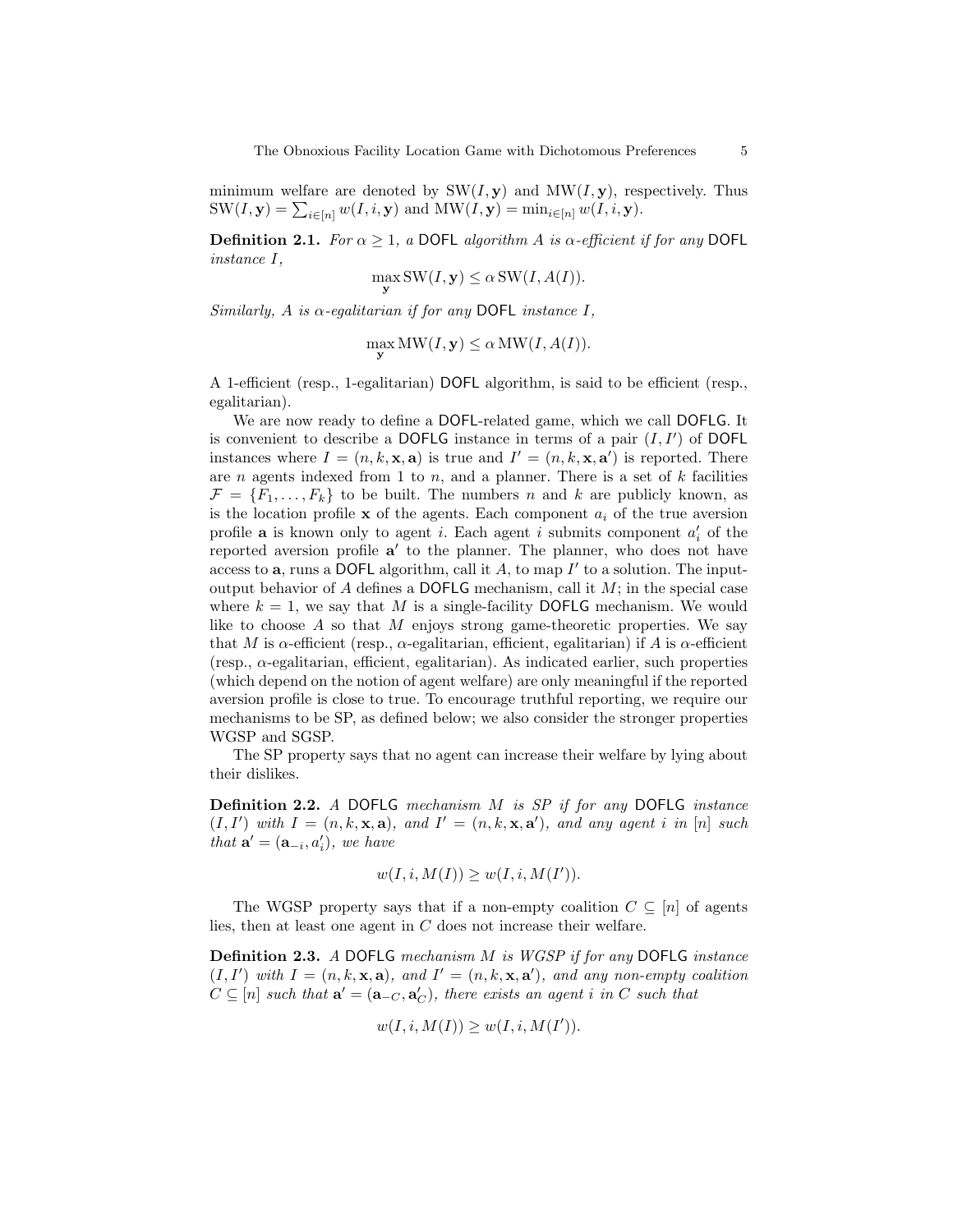The SGSP property says that if a coalition  $C \subseteq [n]$  of agents lies and some agent in C increases their welfare then some agent in C decreases their welfare.

Definition 2.4. A DOFLG mechanism M is SGSP if for any DOFLG instance  $(I, I')$  with  $I = (n, k, \mathbf{x}, \mathbf{a})$ , and  $I' = (n, k, \mathbf{x}, \mathbf{a}')$ , and any coalition  $C \subseteq [n]$  such that  $\mathbf{a}' = (\mathbf{a}_{-C}, \mathbf{a}'_C)$ , if there exists an agent i in C such that

$$
w(I, i, M(I)) < w(I, i, M(I')),
$$

then there exists an agent  $i'$  in  $C$  such that

$$
w(I, i', M(I)) > w(I, i', M(I')).
$$

Every SGSP mechanism is WGSP and every WGSP mechanism is SP.

### 3 Efficient Mechanisms

Before studying efficient mechanisms for our problem, we review a variant of the approval voting mechanism [3]. An instance of Dichotomous Voting (DV) is a tuple  $(m, n, \mathbf{C}, \mathbf{w}^+, \mathbf{w}^-)$  where m voters  $1, \ldots, m$  have to elect a candidate among the set of candidates  $C = \{c_1, \ldots, c_n\}$ . Each voter i has dichotomous preferences, that is, voter  $i$  partitions all of the candidates into two equivalence classes: a top (most preferred) tier  $C_i$  and a bottom tier  $\overline{C_i} = C \setminus C_i$ . Each voter i has associated (and publicly known) weights  $w_i^+ \geq w_i^- \geq 0$ . The symbols **C**,  $w^+$ , and  $\mathbf{w}^-$  denote length-m vectors with *i*th element  $C_i$ ,  $w_i^+$ , and  $w_i^-$ , respectively. We now present our weighted approval voting mechanism.<sup>1</sup>

Mechanism 1 Given a DV instance  $(m, n, C, w^+, w^-)$ , every voter i votes by partitioning C into  $C_i'$  and  $\overline{C_i'}$ . Let the weight function w be such that for voter i and candidate  $c_j$ ,  $w(i,j) = w_i^+$  if  $c_j$  is in  $C'_i$  and  $w(i,j) = w_i^-$  otherwise. For any j in  $[n]$ , we define  $A(j) = \sum_{i \in [m]} w(i, j)$  as the approval of candidate  $c_j$ . The candidate  $c_i$  with highest approval  $\vec{A}(j)$  is declared the winner. Ties are broken according to a fixed ordering of the candidates (e.g., in favor of lower indices).

Like approval voting, weighted approval voting is WGSP.

Theorem 3.1. Mechanism 1 is WGSP.

We now present our efficient mechanism for DOFLG.

**Mechanism 2** For a given reported DOFL instance  $I = (n, k, \mathbf{x}, \mathbf{a})$ , output the lexicographically least solution **y** in  $\{0,1\}^k$  that maximizes the social welfare  $SW(I, y)$ .

Theorem 3.2. Mechanism 2 is WGSP.

 $1$  Our mechanism differs from the homonymous mechanism of Massó et al., which has weights for the candidates instead of the voters [24].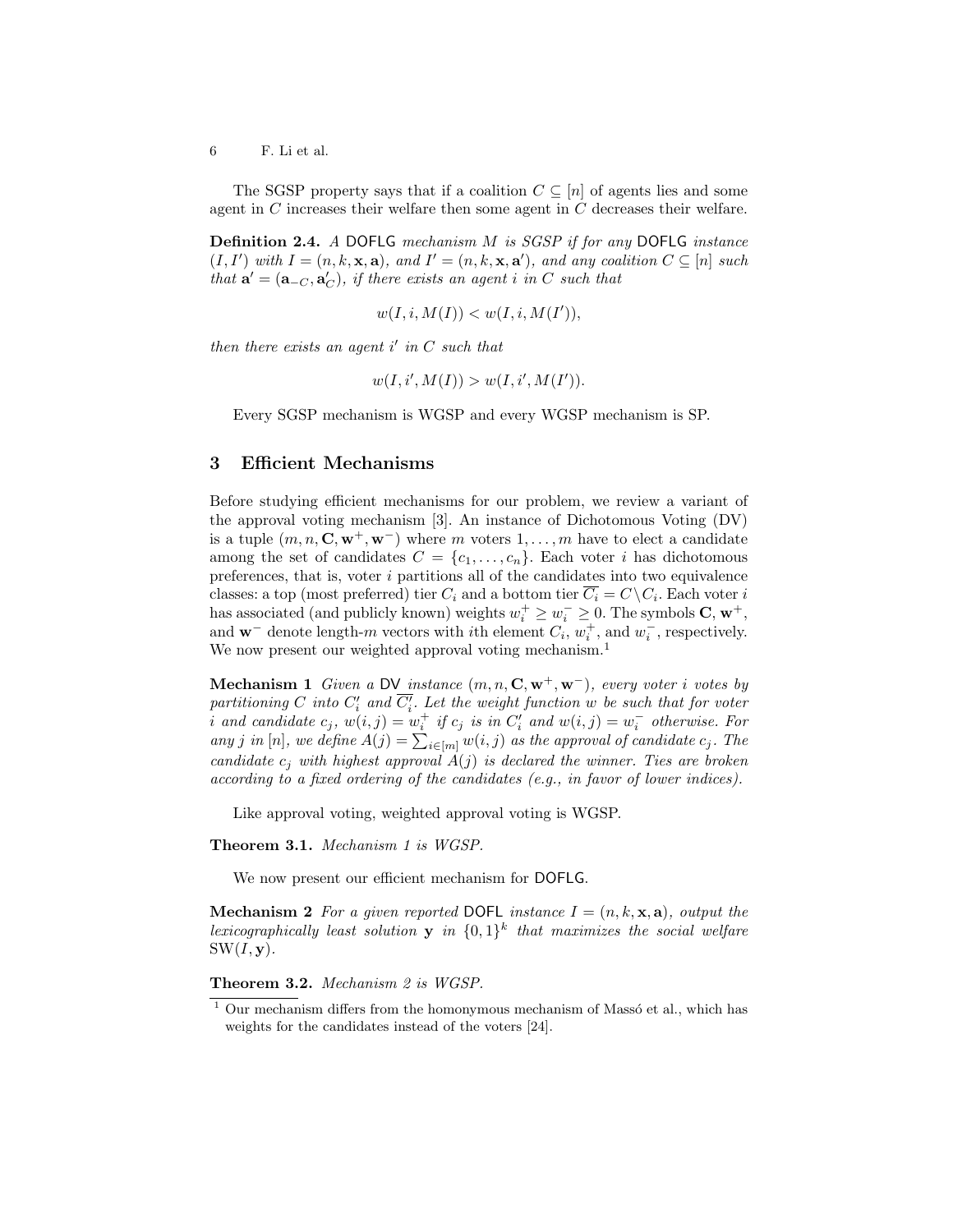Proof. To establish this theorem, we show that Mechanism 2 can be equivalently expressed in terms of the approval voting mechanism. Hence Theorem 3.1 implies the theorem.

Let  $(I, I')$  denote a DOFLG instance where  $I = (n, k, \mathbf{x}, \mathbf{a})$  and  $I' = (n, k, \mathbf{x}, \mathbf{a}')$ . We view each agent  $i \in [n]$  as a voter, and each y in  $\{0,1\}^k$  as a candidate. We obtain the top-tier candidates  $C_i$  of voter i, and their reported top-tier candidates  $C_i'$ , from  $a_i$  and  $a_i'$ , respectively. Assume without loss of generality that  $x_i \leq 1/2$  (the other case can be handled similarly). Set  $C_i = {\bf y} = (y_1, \ldots, y_k) \in$  $\{0,1\}^k | y_j = 1$  for all  $F_j \in a_i\}$  and similarly  $C'_i = \{ \mathbf{y} = (y_1, \dots, y_k) \in \{0,1\}^k |$  $y_j = 1$  for all  $F_j \in a'_i$ . Also set  $w_i^+ = 1 - x_i$  and  $w_i^- = x_i$ . With this notation, it is easy to see that  $A(\mathbf{y}) = \text{SW}(I', \mathbf{y})$ , and that choosing the y with the highest social welfare in Mechanism 2 is the same as electing the candidate with the highest approval in Mechanism 1.  $\Box$ 

We show that Mechanism 2 is efficient for  $k = 3$ . First, we note a well-known result about the 1-Maxian problem. In this problem, there are n points located at  $z_1, \ldots, z_n$  in the interval  $[a, b]$ , and the task is to choose a point in  $[a, b]$  such that the sum of the distances from that point to all  $z_i$ s is maximized.

Lemma 3.1 (Optimality of the 1-Maxian Problem). Let  $[a, b]$  be a real interval, let  $z_1, \ldots, z_n$  belong to [a, b], and let  $f(z)$  denote  $\sum_{i \in [n]} |z - z_i|$ . Then  $\max_{z \in [a,b]} f(z)$  belongs to  $\{f(a), f(b)\}.$ 

Before proving the main theorem, we establish Lemma 3.2, which follows from Lemma 3.1.

**Lemma 3.2.** Let  $(n, k, x, a)$  be a DOFL instance, let Y denote the set of all y in  $[0,1]$  such that it is efficient to build all k facilities at y, and assume that Y is non-empty. Then  $Y \cap \{0,1\}$  is non-empty.

**Theorem 3.3.** Mechanism 2 is efficient for  $k = 3$ .

*Proof.* Let  $I = (n, k, \mathbf{x}, \mathbf{a})$  be a DOFL instance and let  $\mathbf{y}^* = (y_1^*, y_2^*, y_3^*)$  be an efficient solution for I such that  $y_1^* \leq y_2^* \leq y_3^*$ .

Consider fixing variables  $y_1$  and  $y_3$  in the social welfare function SW( $I$ , y). That is, we have

SW
$$
(I, \mathbf{y})|_{y_1 = y_1^*, y_3 = y_3^*} = \sum_{i \in [n]} w(I, i, \mathbf{y})|_{y_1 = y_1^*, y_3 = y_3^*}.
$$

For convenience, let SW( $y_2$ ) denote SW( $I, \mathbf{y}$ )<sub> $|y_1=y_1^*, y_3=y_3^*$ </sub> and let  $w_i(y_2)$  denote  $w(I, i, y)|_{y_1 = y_1^*, y_3 = y_3^*}$  for each agent *i*.

Claim 1: For each agent i, the welfare function  $w_i(y_2)$  with  $y_2 \in [y_1^*, y_3^*]$ satisfies at least one of the following two properties:

- 1.  $w_i(y_2) = |y_2 x_i|;$
- 2.  $w_i(y_1^*) = w_i(y_3^*) = \max_{y \in [y_1^*, y_3^*]} w_i(y)$ .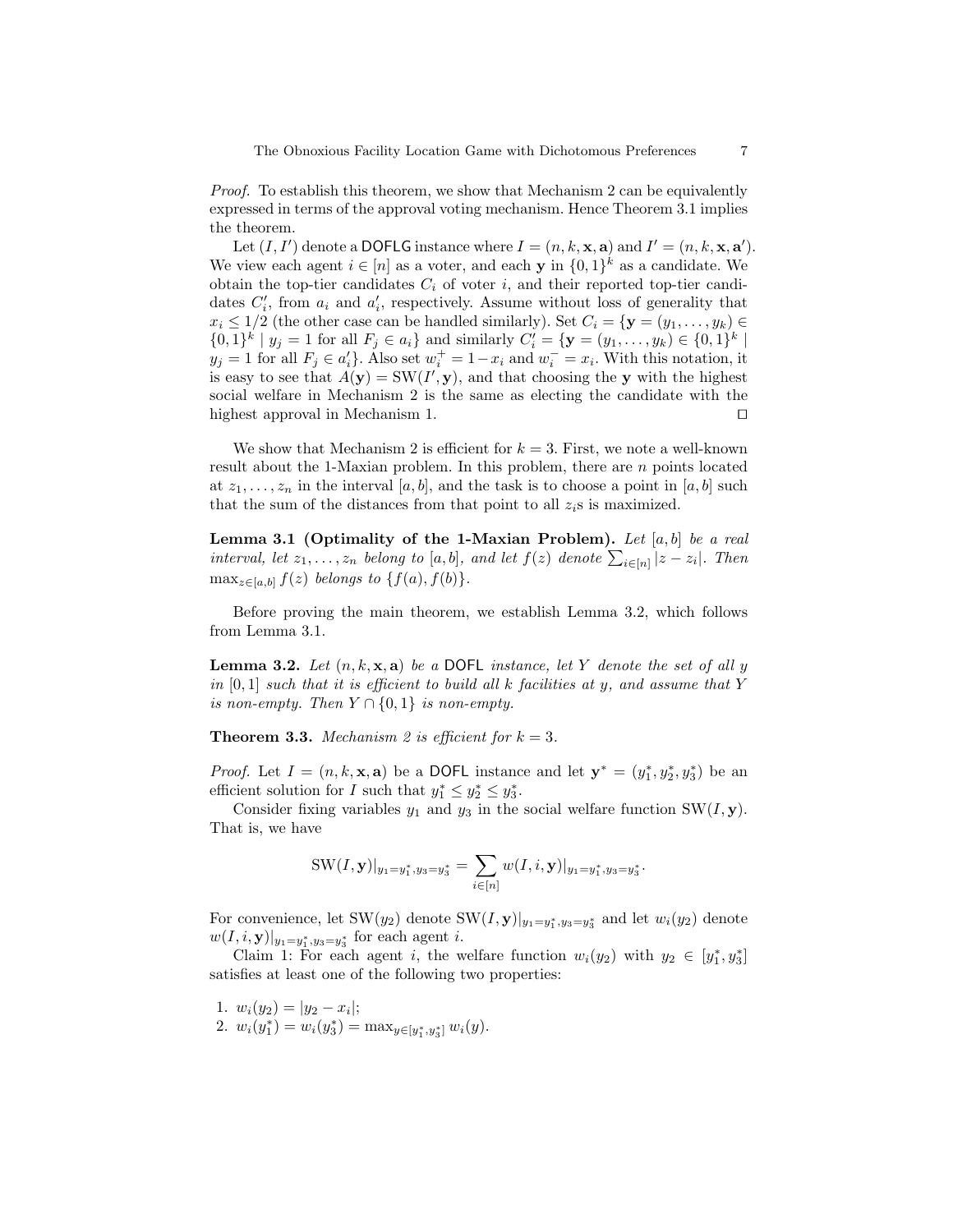Proof: Consider an agent *i*. We consider five cases.

Case 1:  $F_2 \notin a_i$ . Since the welfare of agent i is independent of the location of  $F_2$ ,  $w_i$  is a constant function. Hence property 2 is satisfied.

Case 2:  $a_i = \{F_2\}$ . By definition, we have  $w_i(y_2) = |y_2 - x_i|$ . Hence property 1 is satisfied.

Case 3:  $a_i = \{F_1, F_2\}$ . By definition, we have  $w_i(y_2) = \min(|y_1^* - x_i|, |y_2 - x_i|)$ . Notice that  $w_i(y_1^*) = \min(|y_1^* - x_i|, |y_1^* - x_i|) = |y_1^* - x_i| = \max_{y \in [y_1^*, y_3^*]} w_i(y)$ . Moreover,  $w_i(y_3^*) = \min(|y_1^* - x_i|, |y_3^* - x_i|)$ . We consider two cases.

Case 3.1:  $|y_1^* - x_1| > |y_3^* - x_1|$ . Then  $w_i(y_3^*) = |y_3^* - x_1|$  and hence  $w_i(y_2) =$  $|y_2 - x_i|$  for all  $y_2$  in  $[y_1^*, y_3^*]$ , that is,  $w_i(y_2)$  satisfies property 1.

Case 3.2:  $|y_1^* - x_1| \le |y_3^* - x_1|$ . Then  $w_i(y_3^*) = |y_1^* - x_1| = \max_{y \in [y_1^*, y_3^*]} w_i(y) =$  $w_i(y_1^*)$  and hence  $w_i(y_2)$  satisfies property 2.

Case 4:  $a_i = \{F_2, F_3\}$ . This case is symmetric to Case 3 and can be handled similarly.

Case 5:  $a_i = \{F_1, F_2, F_3\}$ . By definition, we have  $w_i(y_2) = \min(|y_1^* - x_i|, |y_2 - y_1|)$  $x_i|, |y_3^* - x_i|$ ). Notice that  $w_i(y_1^*) = w_i(y_3^*) = \min(|y_1^* - x_i|, |y_3^* - x_i|)$ . Also notice that for any  $y_2$  in  $[y_1^*, y_3^*]$ ,  $w_i(y_2) = \min(|y_1^* - x_i|, |y_2 - x_i|, |y_3^* - x_i|) \le$  $\min(|y_1^* - x_i|, |y_3^* - x_i|) = w_i(y_1^*)$ . Hence property 1 holds.

This concludes our proof of Claim 1.

Claim 2: There is a solution that optimizes  $\max_{\mathbf{y}} SW(I, \mathbf{y})$  and builds facilities in at most two locations.

Proof: We establish the claim by proving that either  $SW(I,(y_1^*,y_1^*,y_3^*)) \geq$ SW(I,  $y^*$ ) or SW(I,  $(y_1^*, y_3^*, y_3^*)$ )  $\geq$  SW(I,  $y^*$ ).

Claim 1 implies that the set of agents  $[n]$  can be partitioned into two sets  $(S,\overline{S})$  such that  $w_i(y_2)$  satisfies property 1 for all i in S, and  $w_i(y_2)$  satisfies property 2 for all *i* in  $\overline{S}$ . Thus, we have  $SW(y_2) = \sum_{i \in [n]} w_i(y_2) = \sum_{i \in S} w_i(y_2) +$  $\sum_{i\in \overline{S}} w_i(y_2)$ . By Lemma 3.1, there is a b in  $\{y_1^*, y_3^*\}$  such that  $\sum_{i\in S} w_i(b) \ge$  $\sum_{i\in S} w_i(y_2)$  for all  $y_2$  in  $[y_1^*, y_3^*]$ . For any i in  $\overline{S}$ , we deduce from property 2 that  $w_i(b) \geq w_i(y_2)$  for all  $y_2$  in  $[y_1^*, y_3^*]$ . Therefore, SW $(b) \geq SW(y_2)$  for all  $y_2$  in  $[y_1^*, y_3^*]$ . This completes our proof of Claim 2.

Having established Claim 2, we can assume without loss of generality that  $y_2^* = y_3^*$ . A similar argument as above can be used to prove that either  $(0, y_2^*, y_2^*)$ or  $(y_2^*, y_2^*, y_2^*)$  is an efficient solution. Now if  $(0, y_2^*, y_2^*)$  is efficient, then one can use a similar argument to prove that either  $(0, 0, 0)$  or  $(0, 1, 1)$  is efficient. And if  $(y_2^*, y_2^*, y_2^*)$  is efficient, then by applying Lemma 3.2 with  $k = 3$ , we deduce that either  $(0,0,0)$  or  $(1,1,1)$  is efficient. Thus, there is a 0-1 efficient solution. The efficiency of Mechanism 2 follows.  $\Box$ 

When  $k = 2$  (resp., 1), we can add one (resp., two) dummy facilities and use Theorem 3.3 to establish that Mechanism 2 is efficient for  $k = 2$  (resp., 1). Theorem 3.4 below provides a lower bound on the approximation ratio of any SGSP efficient mechanism; this result implies that Mechanism 2 is not SGSP.

### **Theorem 3.4.** There is no SGSP  $\alpha$ -efficient DOFLG mechanism with  $\alpha < 5/4$ .

*Proof.* Let *n* be a large even integer. We construct two  $\left(\frac{3n}{2} + 1\right)$ -agent singlefacility DOFLG instances  $(I, I)$  and  $(I, I')$ . In both  $(I, I)$  and  $(I, I')$ , agent 1 is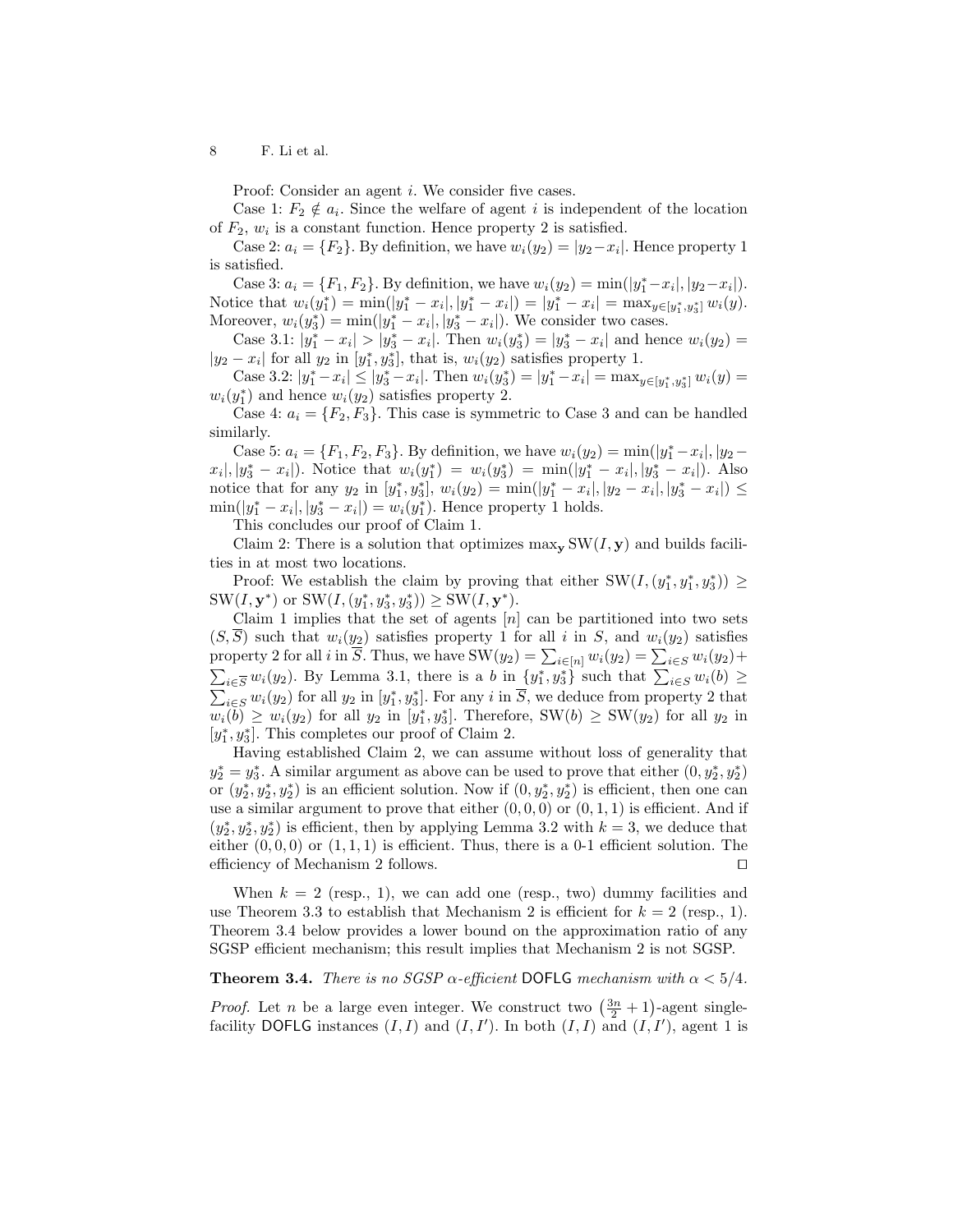located at 0 and dislikes  $\{F_1\}$ ,  $n/2$  agents are located at 1 and dislike  $\{F_1\}$ , and the remaining  $n$  agents, which we denote by the set  $U$ , are located at 0 and dislike  $\emptyset$ . In I, all agents report truthfully, while in I', all agents in U report  ${F_1}$  and the remaining agents report truthfully.

Let the maximum social welfare for instances  $I$  and  $I'$  be OPT and OPT', respectively. It is easy to see that  $\text{OPT} = 3n/2$  and  $\text{OPT}' = n + 1$  (obtained by building  $F_1$  at 0 and 1, respectively). Let the social welfare achieved by some SGSP DOFLG mechanism  $M$  on these instances be ALG and ALG', respectively.

Let M build  $F_1$  at y on I. It follows that  $ALG = y + \frac{3n}{2} - \frac{ny}{2}$ . If the agents in U and agent 1 form a coalition in I and the agents in U report  ${F_1}$ , then the instance becomes  $I'$ . Thus, as M is SGSP, M cannot build  $F_1$  to the right of y in I'. Using this fact, it is easy to see that  $ALG' \leq (n+1)y + \frac{n}{2}(1-y) = \frac{ny}{2} + \frac{n}{2} + y$ .

Using OPT =  $\frac{3n}{2}$  and ALG =  $y + \frac{3n}{2} - \frac{ny}{2}$ , we obtain

$$
\alpha \ge \frac{\frac{3n}{2}}{y + \frac{3n}{2} - \frac{ny}{2}}.\tag{1}
$$

Similarly, using  $\text{OPT}' = n + 1$  and  $\text{ALG}' \leq \frac{ny}{2} + \frac{n}{2} + y$ , we obtain

$$
\alpha \ge \frac{n+1}{\frac{ny}{2} + \frac{n}{2} + y}.\tag{2}
$$

Let  $f(y)$  denote

$$
\max\left(\frac{\frac{3n}{2}}{y+\frac{3n}{2}-\frac{ny}{2}}, \frac{n+1}{\frac{ny}{2}+\frac{n}{2}+y}\right).
$$

From (1) and (2) we deduce that  $\alpha \geq f(y)$ . Let  $y^*$  denote a value of y in [0, 1] minimizing  $f(y)$ . It is easy to verify that  $y^*$  satisfies  $f(y^*) = \frac{5n^2 + 4n - 4}{4n(n+1)}$ . Thus,  $\alpha \ge f(y^*)$ . As n approaches infinity,  $f(y^*)$  approaches 5/4. Thus, for any SGSP  $\alpha$ -efficient mechanism, we have  $\alpha \geq 5/4$ .

In view of Theorem 3.4, it is natural to try to determine the minimum value of  $\alpha$  for which an SGSP  $\alpha$ -efficient DOFLG mechanism exists. Below we present a 2-efficient SGSP mechanism. It remains an interesting open problem to improve the approximation ratio of 2, or to establish a tighter lower bound for the approximation ratio.

**Mechanism 3** Let  $I = (n, k, \mathbf{x}, \mathbf{a})$  denote the reported DOFL instance. Build all facilities at 0 if  $\sum_{i \in [n]} x_i \geq \sum_{i \in [n]} (1 - x_i)$ ; otherwise, build all facilities at 1.

Theorem 3.5. Mechanism 3 is SGSP.

Proof. Reported dislikes do not affect the locations at which the facilities are built. Hence the theorem follows.  $\Box$ 

Theorem 3.6. Mechanism 3 is 2-efficient.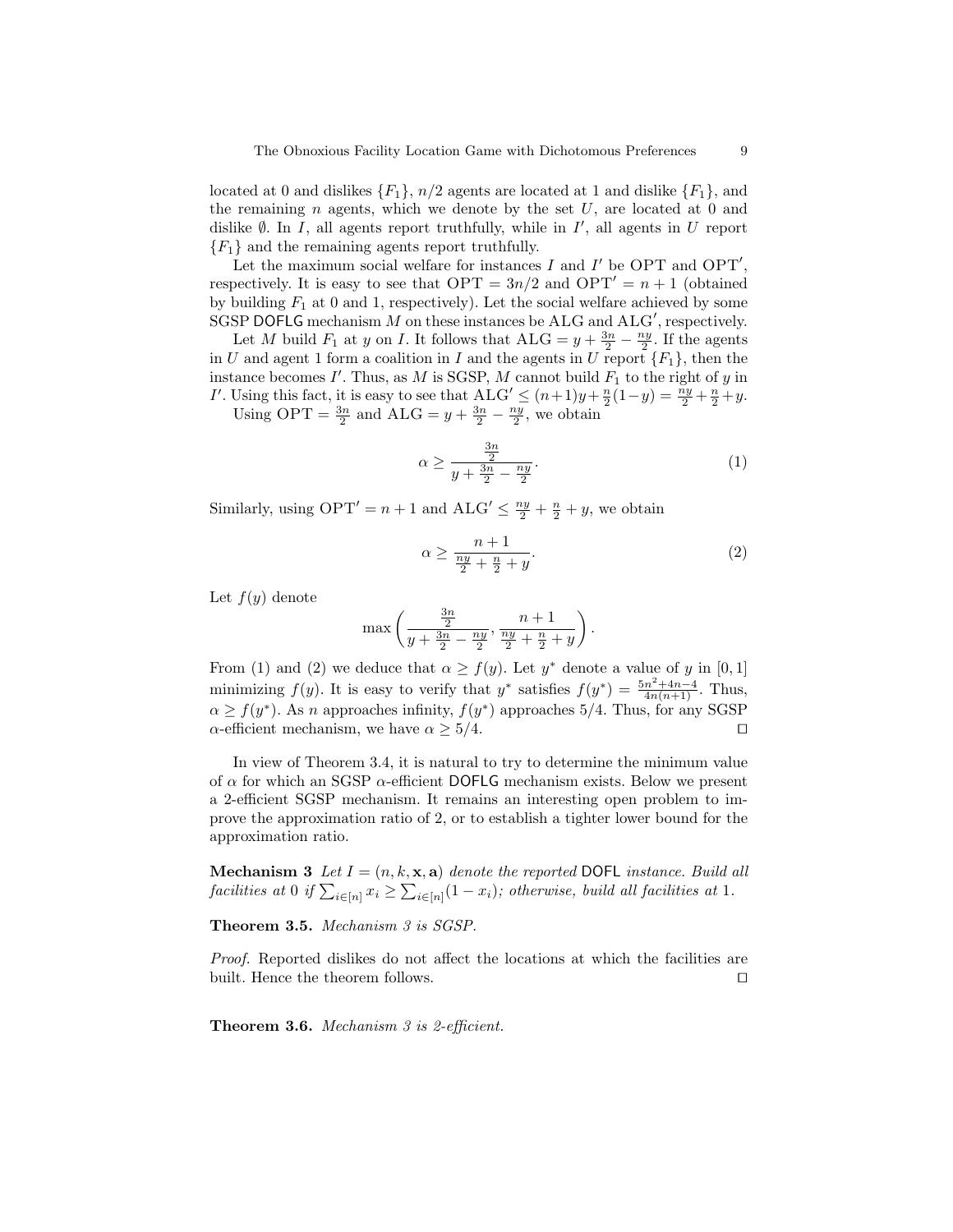*Proof.* Let  $I = (n, k, \mathbf{x}, \mathbf{a})$  denote the reported DOFL instance. Let ALG denote the social welfare obtained by Mechanism 3 on this instance, and let OPT denote the maximum possible social welfare on this instance. We need to prove that  $2 \cdot \text{ALG} \ge \text{OPT}$ .

Assume without loss of generality that Mechanism 3 builds all facilities at 0. (A symmetric argument handles the case where all facilities are built at 1). Then the welfare of an agent i not in  $\text{indiff}(I)$  is  $x_i$  and the welfare of an agent i' in indiff(*I*) is  $\max(x_{i'}, 1 - x_{i'}) \geq x_{i'}$ . Thus, ALG  $\geq \sum_{i \in [n]} x_i$ . As Mechanism 3 builds the facilities at 0 and not 1, we have  $\sum_{i\in[n]} x_i \geq \sum_{i\in[n]} (1-x_i)$ , which implies that  $\sum_{i\in[n]}x_i\geq n/2$ . Combining the above two inequalities, we have ALG  $\geq n/2$ . Since no agent has welfare greater than 1, we have  $n \geq \text{OPT}$ . Thus,  $2 \cdot \text{ALG} \ge n \ge \text{OPT}$ , as required.

In our full paper, we show that the analysis of Theorem 3.6 is tight by exhibiting a two-facility DOFL instance on which Mechanism 3 achieves only half of the optimal social welfare. We also present variations of Mechanism 3 that are SGSP and 2-efficient when the agents are located on a cycle or square.

# 4 Egalitarian Mechanisms

We now design egalitarian mechanisms for DOFLG when the agents are located on an interval, circle, or square.

In Definition 4.1 below, we introduce a simple way to convert a single-facility DOFLG mechanism into a DOFLG mechanism. Observe that for single-facility DOFLG mechanisms, specifying the input DOFL instance  $I = (n, 1, \mathbf{x}, \mathbf{a})$  is equivalent to specifying  $(n, 1, \mathbf{x}, \text{haters}(I, 1)).$ 

**Definition 4.1.** For any single-facility DOFLG mechanism M, Parallel(M) denotes the DOFLG mechanism that takes as input a DOFL instance  $I = (n, k, \mathbf{x}, \mathbf{a})$ and outputs  $\mathbf{y} = (y_1, \ldots, y_k)$ , where  $y_j$  is the location at which M builds the fa*cility on input*  $(n, 1, \mathbf{x}, \text{haters}(I, j)).$ 

Lemmas 4.1 and 4.2 below reduce the task of designing a SP egalitarian DOFLG mechanism to the single-facility case.

**Lemma 4.1.** Let M be a SP single-facility DOFLG mechanism. Then  $\text{Parallel}(M)$ is a SP DOFLG mechanism.

**Lemma 4.2.** Let M be an egalitarian single-facility DOFLG mechanism. Then  $Parallel(M)$  is an egalitarian DOFLG mechanism.

#### 4.1 Egalitarian mechanisms for the unit interval

We begin by describing a SP egalitarian mechanism for single-facility DOFLG when the agents are located in the unit interval.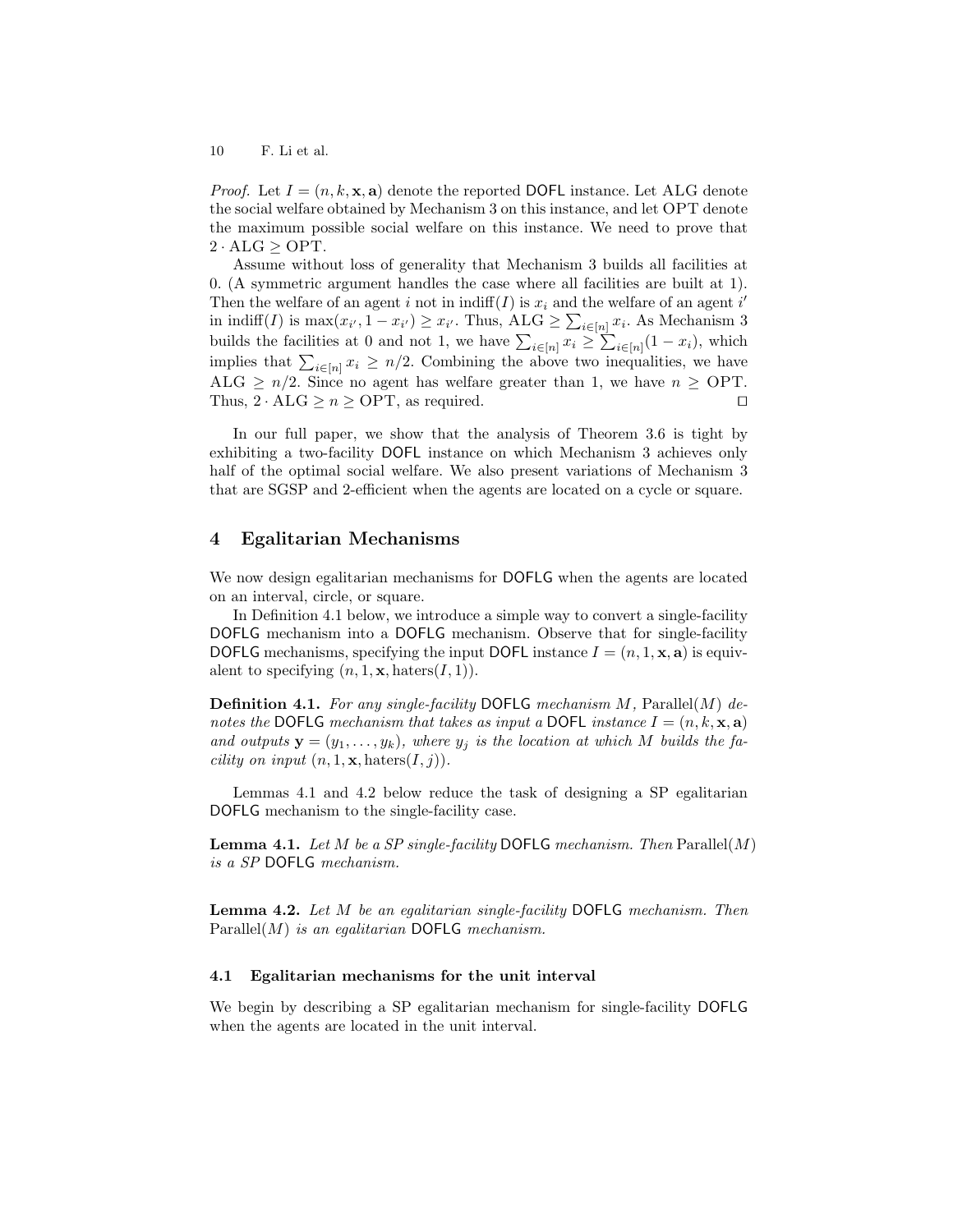**Mechanism 4** Let  $I = (n, 1, \mathbf{x}, \mathbf{a})$  denote the reported DOFL instance and let H denote haters $(I, 1)$ . If H is empty, build  $F_1$  at 0. Otherwise, let H contain  $\ell$ agents  $z_1, \ldots, z_\ell$  such that  $x_{z_1} \leq x_{z_2} \leq \cdots \leq x_{z_\ell}$ . Let  $d_1 = x_{z_1}$  and  $d_3 = 1-x_{z_\ell}$ . If  $\ell = 1$ , then build  $F_1$  at 0 if  $d_1 \geq d_3$ , and at 1 otherwise. If  $\ell > 1$ , let m be the midpoint of the leftmost largest interval between consecutive agents in H. Formally,  $m = (x_{z_o} + x_{z_{o+1}})/2$ , where o is the smallest number in  $[\ell - 1]$  such that  $x_{z_{o+1}} - x_{z_o} = \max_{j \in [\ell-1]} (x_{z_{j+1}} - x_{z_j})$ . Let  $d_2 = m - x_{z_o}$ . Then build facility  $F_1$  at 0 if  $d_1 \geq d_2$  and  $d_1 \geq d_3$ , at m if  $d_2 \geq d_3$ , and at 1 otherwise.

The following lemma shows that Mechanism 4 is SP. It is established by examining how the location of the facility changes when an agent lies.

#### **Lemma 4.3.** Mechanism  $4$  is SP for single-facility DOFLG.

#### **Lemma 4.4.** Mechanism  $\downarrow$  is egalitarian for single-facility DOFLG.

*Proof.* Let  $I = (n, 1, \mathbf{x}, \mathbf{a})$  denote the reported DOFL instance and let H denote haters(I, 1). The welfare of any agent in  $[n] \setminus H$  is independent of the location of the facility. Thus, a mechanism is egalitarian if it maximizes the minimum welfare of any agent in  $H$ . Mechanism 4 ignores the agents that are not in  $H$ . Thus it is sufficient to show that Mechanism 4 maximizes the minimum welfare on instances where all agents belong to  $H$ . Hence for the remainder of the proof, we assume that all agents belong to  $H$ . Let  $y^*$  denote an optimal location for the facility and let OPT denote  $MW(I, y^*)$ . Let y' denote the location where Mechanism 4 builds the facility and let ALG denote MW(I, y'). Below we establish that ALG  $\geq$ OPT, which implies that Mechanism 4 is egalitarian.

If  $H$  is empty then trivially Mechanism 4 is egalitarian. For the remainder of the proof, assume that  $H$  is non-empty. We say that an agent in  $H$  is tight if it is as close to  $y^*$  as any other agent in H. Thus for any tight agent i, OPT =  $|y^* - x_i|$ . Similarly, ALG is the distance between y' and a closest agent in  $H$ .

If  $y^* = 0$ , consider any tight agent *i*. Then no agent in *H* is located in [0,  $x_i$ ). It follows that  $d_1 = x_i = \text{OPT}$ . As ALG  $\geq d_1$ , we have ALG  $\geq$  OPT. A symmetric argument can be made for the case  $y^* = 1$ .

It remains to consider the case where  $y^*$  does not belong to  $\{0, 1\}$ . Assume that  $x_i \leq y^*$  where i is a tight agent (the other case can be handled symmetrically). We have  $\text{OPT} = y^* - x_i$ . Thus no agent in H is located in  $(x_i = y^* - \text{OPT}, y^* + \text{OPT})$ . We consider two cases.

Case 1: There is no agent i' to the right of  $y^*$ . Thus  $d_3 \geq$  OPT. Since ALG  $\geq d_3$ , we have ALG  $\geq$  OPT.

Case 2: There is an agent in  $H$  to the right of  $y^*$ . Consider the leftmost such agent i'. Since  $x_{i'} \geq y^* + \text{OPT}$ , we have  $d_2 \geq \text{OPT}$ . Since  $\text{ALG} \geq d_2$ , we have  $ALG \geq OPT.$ 

We define Mechanism 5 as the DOFLG mechanism Parallel $(M)$ , where M denotes Mechanism 4. Using Lemmas 4.1 through 4.4, we immediately obtain Theorem 4.1 below.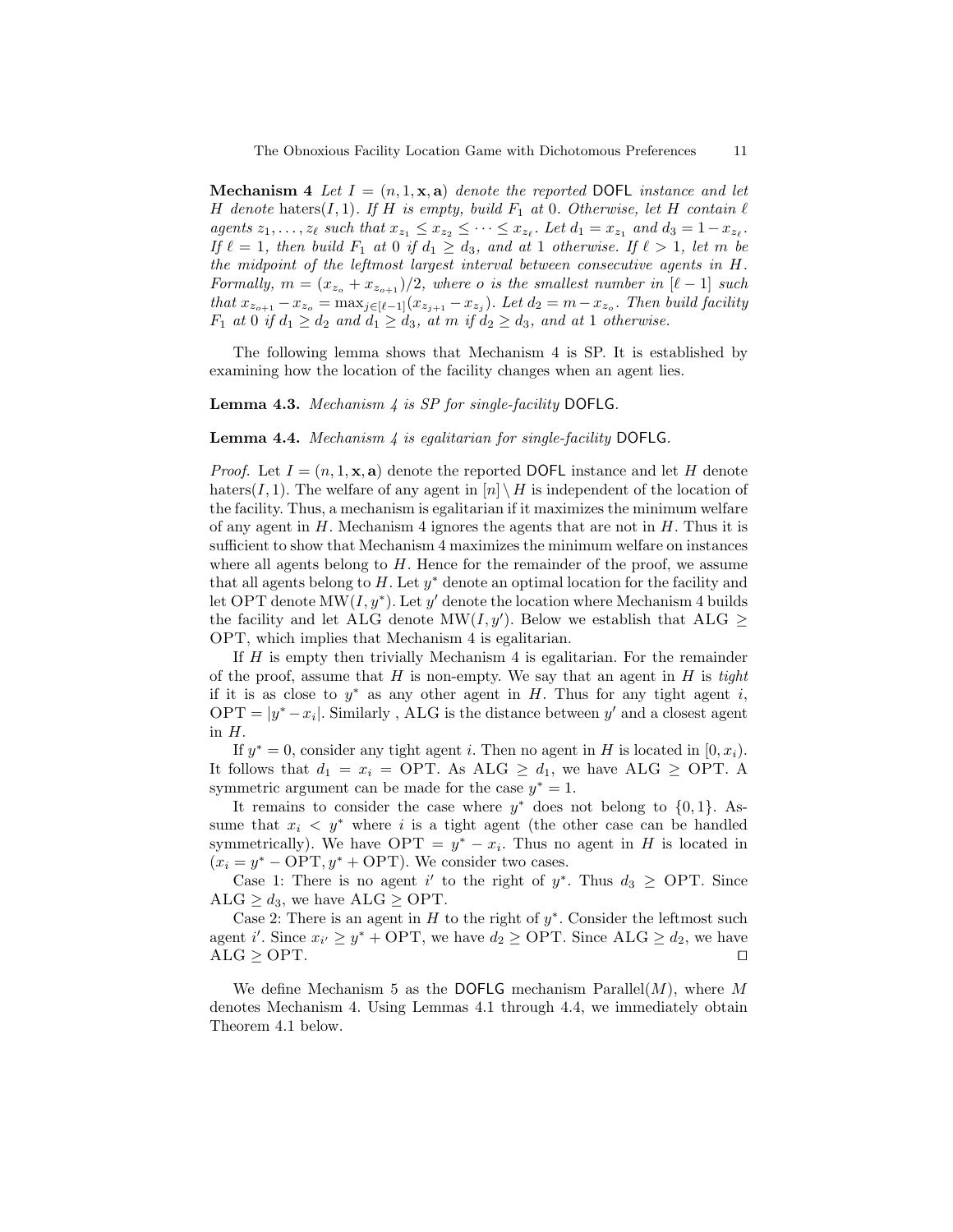### Theorem 4.1. Mechanism 5 is SP and egalitarian.

Below we provide a lower bound on the approximation ratio of any WGSP egalitarian mechanism. Theorem 4.2 implies that Mechanism 5 is not WGSP.

**Theorem 4.2.** Let M be a WGSP  $\alpha$ -egalitarian mechanism. Then  $\alpha$  is  $\Omega(\sqrt{n})$ , where n is the number of agents.

*Proof.* Let q be a large even integer, let p denote  $q^2 + 1$ , and let U (resp., V) denote the set of all integers i such that  $0 < i < q^2/2$  (resp.,  $q^2/2 < i < q^2$ ). We construct two  $(p+3)$ -agent two-facility DOFLG instances  $(I, I)$  and  $(I, I')$ . In both  $(I, I)$  and  $(I, I')$ , there is an agent located at  $i/q^2$ , called agent i, for each i in  $U \cup V$ , and there are two agents each at 0, 1/2, and 1. In I, each agent i such that i is in U dislikes  ${F_2}$ , each agent i such that i is in V dislikes  ${F_1}$ , one agent at 0 (resp.,  $1/2$ , 1) dislikes  ${F_1}$ , and the other agent at 0 (resp.,  $1/2$ , 1) dislikes  ${F_2}$ . In I', agents i such that i is in  $U \setminus \{1, \ldots, q-1\}$ , have alternating reports: agent q reports  $\{F_1\}$ , agent q + 1 reports  $\{F_2\}$ , agent q + 2 reports  $\{F_1\}$ , and so on. Symmetrically, the agents i such that i is in  $V \setminus \{q^2-q+1, \ldots, q^2-1\},$ have alternating reports: agent  $q^2 - q$  reports  $\{F_2\}$ , agent  $q^2 - q - 1$  reports  $\{F_1\}$ , agent  $q^2 - q - 2$  reports  $\{F_2\}$ , and so on. All other agents in  $I'$  report truthfully.

Let the optimal minimum welfare for DOFL instance  $I$  (resp.,  $I'$ ) be OPT (resp., OPT<sup>'</sup>). It is easy to see that OPT =  $1/4$  and OPT' =  $\frac{1}{2q}$  (obtained by building the facilities at  $(1/4, 3/4)$  and  $(\frac{1}{2q}, 1 - \frac{1}{2q})$ , respectively). Let ALG (resp.,  $\text{ALG}'$ ) denote the minimum welfare achieved by M on instance I (resp., I'). Below we prove that either  $\text{OPT}/\text{ALG} \geq \frac{q}{4}$  or  $\text{OPT}'/\text{ALG}' \geq q/2$ .

Let M build facilities at  $(y_1, y_2)$  (resp.,  $(y'_1, y'_2)$ ) on instance I (resp., I'). We consider two cases.

Case 1:  $0 \le y'_1 < 1/q$  and  $1 - 1/q < y'_2 \le 1$ . Let S denote the set of agents who lie in  $I'$ . If  $y_1' < y_1$  and  $y_2' > y_2$ , then all agents in S benefit by lying. Hence for M to be WGSP, either  $y'_1 \ge y_1$  or  $y'_2 \le y_2$ . Let us assume that  $y'_1 \ge y_1$ ; the other case can be handled symmetrically. Since  $y'_1 < 1/q$ , we have  $y_1 < 1/q$ . Note that there is an agent at 0 who reported  $\{F_1\}$ . Thus ALG  $\leq y_1 < 1/q$ . Hence  $\text{OPT}/\text{ALG} \geq \frac{q}{4}$ .

Case 2:  $y'_1 \geq 1/q$  or  $y'_2 \leq 1-1/q$ . If  $y'_1 \geq 1/q$ , then at least one agent within distance  $1/q^2$  of  $y'_1$  reported  $\{F_1\}$  in I'. A similar observation holds for the case  $y_2' \leq 1 - 1/q$ . Thus  $\text{ALG}' \leq 1/q^2$ . Hence  $\text{OPT}' / \text{ALG}' \geq q/2$ .

The preceding case analysis shows that  $\alpha \ge q/4$ . Since  $q = \sqrt{p-1} = \sqrt{n-4}$ , the theorem holds.  $\hfill\Box$ 

The following variant of Mechanism 5 is SGSP. In this variant, we first replace the reported dislikes of all agents with  ${F_1}$  and use Mechanism 4 to determine where to build  $F_1$ . Then we build all of the remaining facilities at the same location as  $F_1$ . This mechanism is SGSP because it disregards the reported aversion profile. We claim that this mechanism is  $2(n+1)$ -egalitarian, where n denotes the number of agents. To prove this claim, we first observe that when Mechanism 4 is run as a subroutine within this mechanism, we have  $\max(d_1, 2d_2, d_3) \geq 1/(n+1)$ .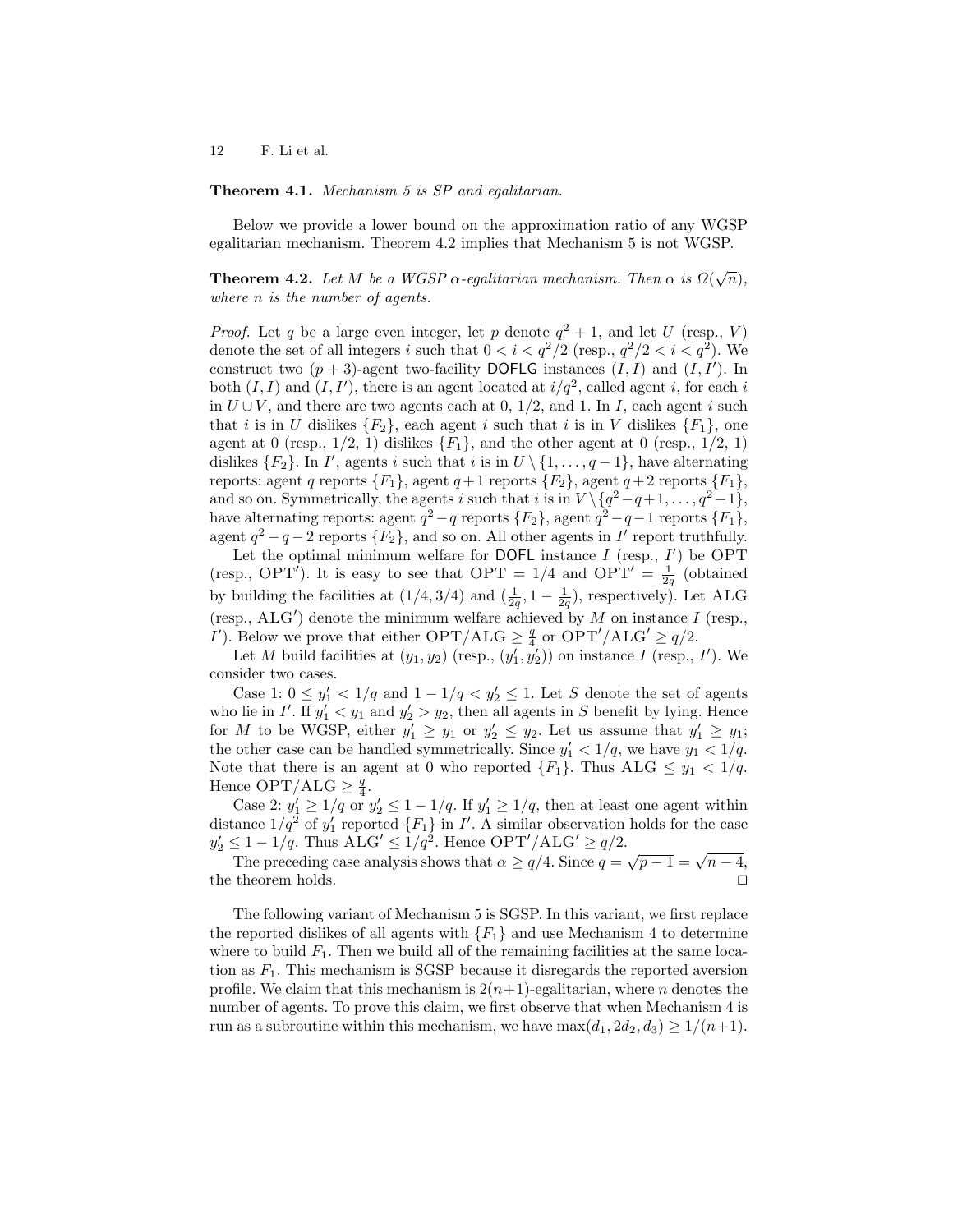Thus the minimum welfare achieved by the mechanism is at least  $1/(2(n+1))$ . Since the optimal minimum welfare is at most 1, the claim holds.

In our full paper, we extend some of the previous results to the case where the agents are located on a cycle: we show how to modify Mechanism 5 to obtain a SP egalitarian mechanism for the cycle; we prove that the approximation ratio lower bound for WGSP mechanisms given in Theorem 4.2 also holds for the cycle; we show that the SGSP mechanism presented in the previous paragraph can be adapted to obtain a n-egalitarian mechanism for the cycle.

#### 4.2 An egalitarian mechanism for the unit square

We extend Mechanism 4 to a SP egalitarian mechanism for single-facility DOFLG when the agents are located in the unit square. Let S denote  $[0, 1]^2$ , let B denote the boundary of S, and let  $x_i = (a_i, b_i)$  denote the location of agent i. For convenience, we assume that all agents are located at distinct points; the results below generalize easily to the case where this assumption does not hold.

**Mechanism 6.** Let  $I = (n, 1, \mathbf{x}, \mathbf{a})$  denote the reported DOFL instance and let H denote haters $(I, 1)$ . If H is empty, build  $F_1$  at  $(0, 0)$ . Otherwise, construct the Voronoi diagram  $D$  associated with the locations of the agents in  $H$ . Let  $V$  be the union of the following three sets of vertices: the vertices of D in the interior of  $S$ ; the points of intersection between  $B$  and  $D$ ; the four vertices of  $S$ . For each v in V, let  $d_v$  denote the minimum distance from v to any agent in H. Build  $F_1$  at a vertex v maximizing  $d_v$ , breaking ties first by x-coordinate and then by y-coordinate.

Toussaint presents an efficient  $O(n \log n)$  algorithm to find the optimal v in Mechanism 6 [23]. The following lemma establishes that Mechanism 6 is egalitarian. The lemma is shown using Theorem 2 of [23] for the largest empty circle with location constraints problem.

#### Lemma 4.5. Mechanism 6 is egalitarian for single-facility DOFLG.

In our full paper, we use a case analysis to establish Lemma 4.6 below. The most interesting case deals with an agent  $i$  who dislikes  $F_1$  but does not report it. In this case, the key insight is that when agent i misreports, facility  $F_1$  is built either  $(1)$  at the same location as when agent *i* reports truthfully, or  $(2)$ inside or on the boundary of the Voronoi region that contains  $x_i$  when agent i reports truthfully.

### Lemma 4.6. Mechanism 6 is SP for single-facility DOFLG.

We define Mechanism 7 as the DOFLG mechanism Parallel $(M)$ , where M denotes Mechanism 6. Using Lemmas 4.1, 4.2, 4.5, and 4.6, we immediately obtain Theorem 4.3 below.

Theorem 4.3. Mechanism 7 is SP and equilitarian.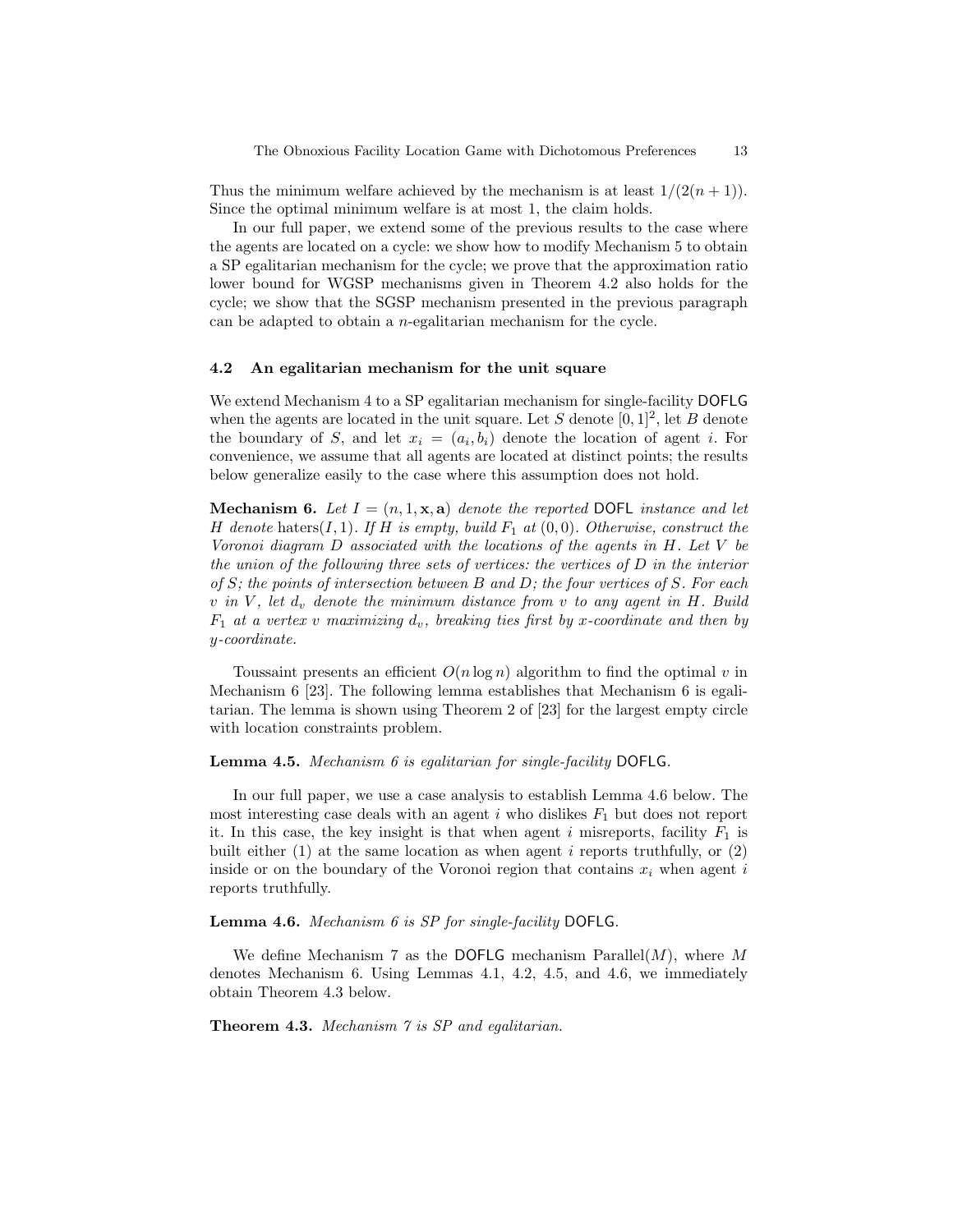# 5 Concluding Remarks

In this paper, we studied the obnoxious facility location game with dichotomous preferences. This game generalizes obnoxious facility location game to more realistic scenarios. All of the mechanisms presented in this paper run in polynomial time, except that the running time of Mechanism 2 has exponential dependence on  $k$  (and polynomial dependence on  $n$ ). We can extend the results of Section 4.2 to obtain an analogue of Theorem 4.3 that holds for arbitrary convex polygon. We showed that Mechanism 2 is WGSP for all k and is efficient for  $k \leq 3$ . Properties 1 and 2 in the proof of our associated theorem, Theorem 3.3, do not hold for  $k > 3$ . Nevertheless, we conjecture that Mechanism 2 is efficient for all k. It remains an interesting open problem to reduce the gap between the  $\Omega(\sqrt{n})$  and  $O(n)$  bounds on the approximation ratio  $\alpha$  of WGSP  $\alpha$ -egalitarian mechanisms.

# References

- 1. Alon, N., Feldman, M., Procaccia, A.D., Tennenholtz, M.: Strategyproof approximation of the minimax on networks. Mathematics of Operations Research 35(3), 513–526 (2010)
- 2. Anastasiadis, E., Deligkas, A.: Heterogeneous facility location games. In: Proceedings of the 17th International Conference on Autonomous Agents and Multiagent Systems. pp. 623–631 (2018)
- 3. Brams, S.J., Fishburn, P.C.: Approval voting. The American Political Science Review 72(3), 831–847 (1978)
- 4. Chen, Z., Fong, K.C.K., Li, M., Wang, K., Yuan, H., Zhang, Y.: Facility location games with optional preference. Theoretical Computer Science 847, 185–197 (2020)
- 5. Cheng, Y., Han, Q., Yu, W., Zhang, G.: Obnoxious facility game with a bounded service range. In: Proceedings of the 10th Annual Conference on Theory and Applications of Models of Computation. pp. 272–281 (2013)
- 6. Cheng, Y., Yu, W., Zhang, G.: Mechanisms for obnoxious facility game on a path. In: Proceedings of the 5th International Conference on Combinatorial Optimization and Applications. pp. 262–271 (2011)
- 7. Cheng, Y., Yu, W., Zhang, G.: Strategy-proof approximation mechanisms for an obnoxious facility game on networks. Theoretical Computer Science 497, 154–163 (2013)
- 8. Dokow, E., Feldman, M., Meir, R., Nehama, I.: Mechanism design on discrete lines and cycles. In: Proceedings of the 13th ACM Conference on Electronic Commerce. pp. 423–440 (2012)
- 9. Duan, L., Li, B., Li, M., Xu, X.: Heterogeneous two-facility location games with minimum distance requirement. In: Proceedings of the 18th International Conference on Autonomous Agents and Multiagent Systems. pp. 1461–1469 (2019)
- 10. Feigenbaum, I., Sethuraman, J.: Strategyproof mechanisms for one-dimensional hybrid and obnoxious facility location models. In: Incentive and Trust in E-Communities (AAAI Workshop). vol. WS-15-08 (2015)
- 11. Feldman, M., Wilf, Y.: Strategyproof facility location and the least squares objective. In: Proceedings of the 14th ACM Conference on Electronic Commerce. pp. 873–890 (2013)